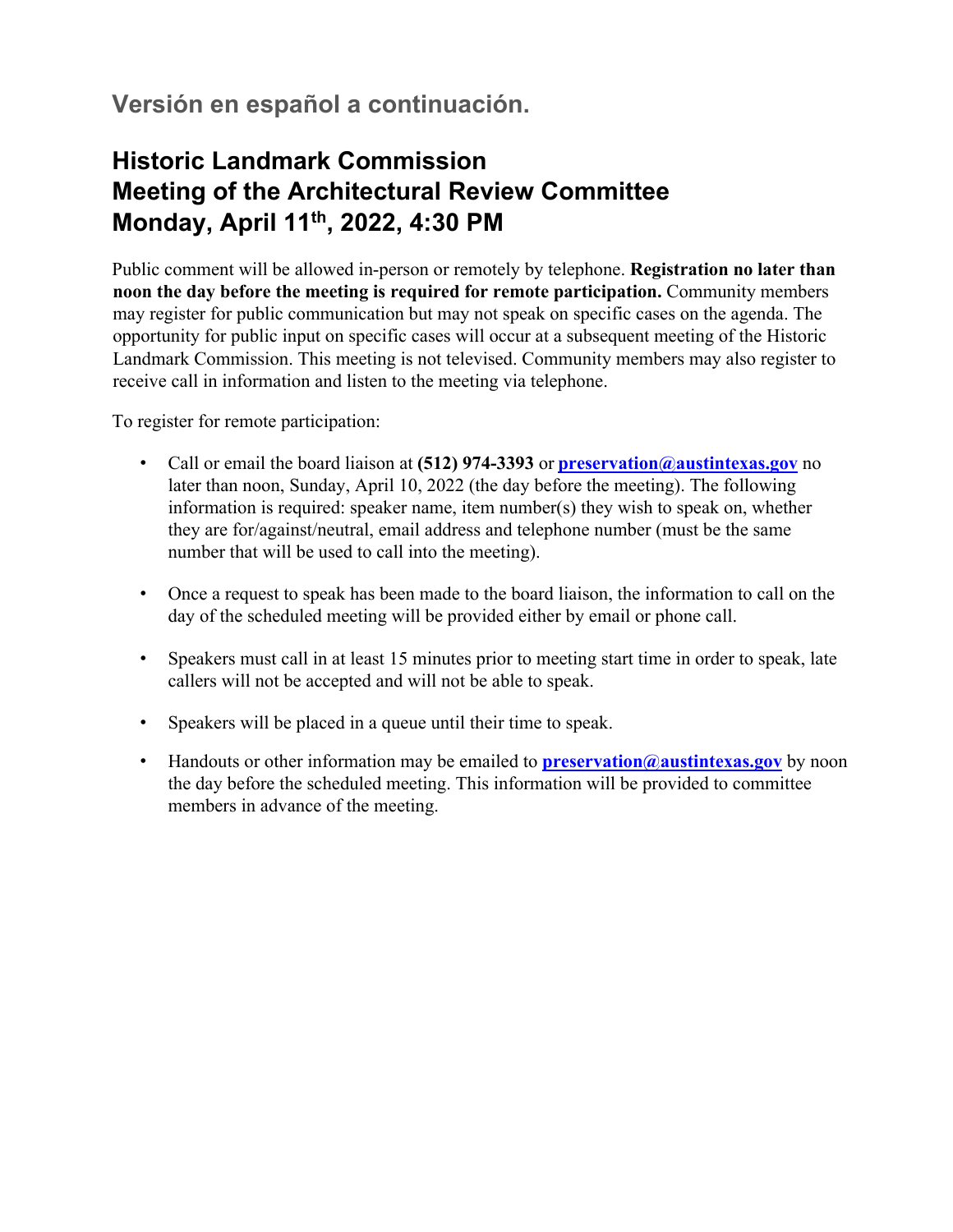## Reunión del **Historic Landmark Commission, Architectural Review Committee**  FECHA de la reunion **11 de abril 2022 a las cuatro y media de la tarde (4:30 p.m.)**

Se permitirán comentarios públicos en persona o de forma remota por teléfono. Se requiere registro a más tardar al mediodía del día anterior a la reunión para la participación remota. Los miembros de la comunidad pueden registrarse para la comunicación ciudadana pero no pueden hablar sobre casos específicos en la agenda. La oportunidad para la opinión del público sobre casos específicos ocurrirá en una reunión posterior de la Comisión de Monumentos Históricos. Esta reunión no es televisada. Los miembros de la comunidad también pueden registrarse para recibir información de llamadas y escuchar la reunión por teléfono.

Para escuchar o participar de forma remota en la reunión, todas personas deben:

- Llame o envíe un correo electrónico al enlace de la junta en **preservation@austintexas.gov** o **(512) 974-3393** a más tardar al mediodía (el día antes de la reunión). Se requiere la siguiente información: nombre del orador, número (s) de artículo sobre el que desean hablar, si están a favor / en contra / neutral, dirección de correo electrónico (opcional) y un número de teléfono (debe ser el número que se utilizará para llamar ).
- Una vez que se haya realizado una solicitud para hablar con el enlace de la junta, la información para llamar el día de la reunión programada se enviará por correo electrónico o por teléfono.
- Los oradores deben llamar al menos 15 minutos antes del inicio de la reunión para poder hablar, no se aceptarán personas que llamen tarde y no podrán hablar.
- Las oradoras esperarán en una fila hasta que llegue el momento de hablar.
- Los folletos u otra información pueden enviarse por correo electrónico a **preservation@austintexas.gov** antes del mediodía del día anterior a la reunión programada. Esta información se proporcionará a los miembros del comite antes de la reunión..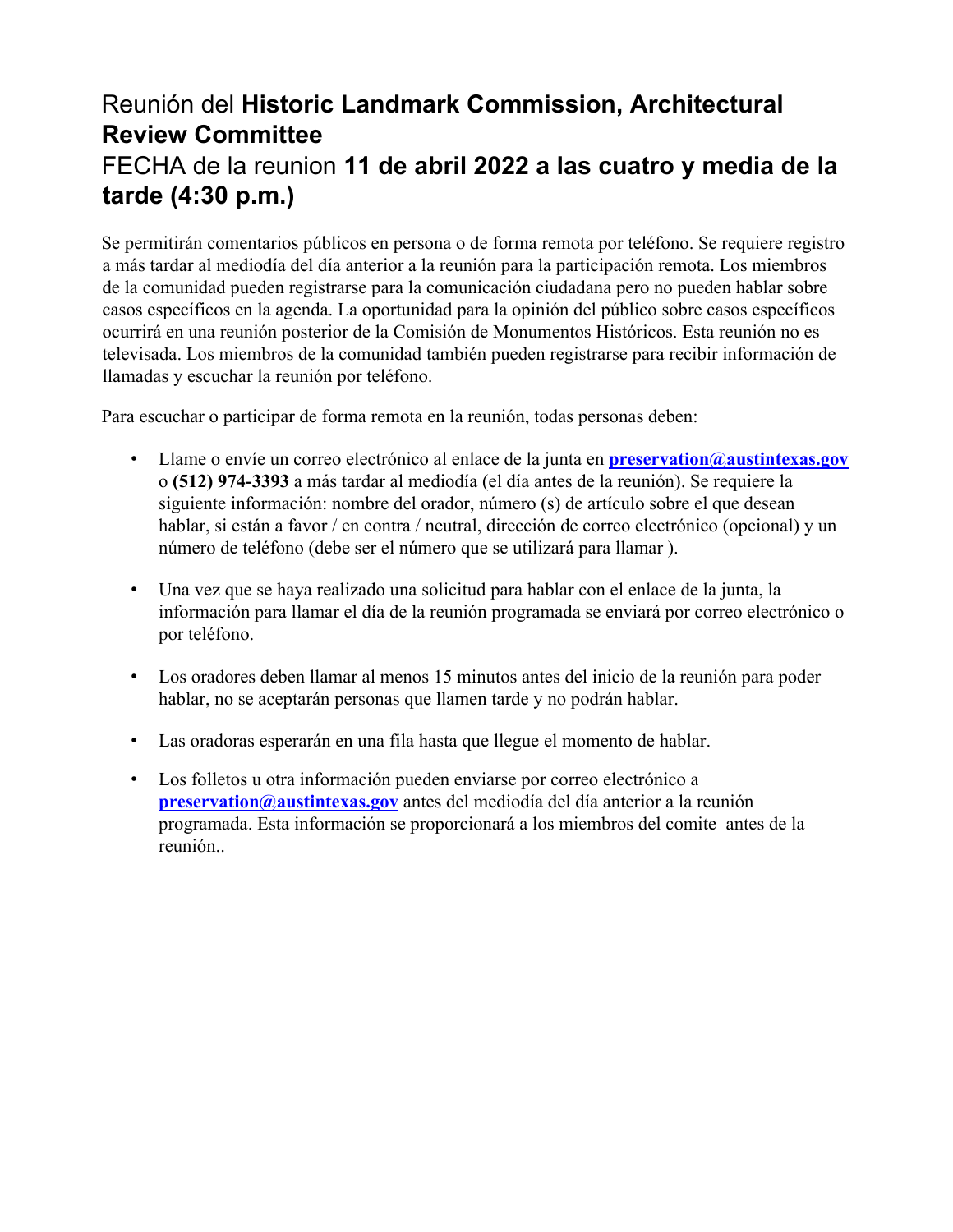

### **HISTORIC LANDMARK COMMISSION ARCHITECTURAL REVIEW COMMITTEE Monday, April 11, 2022 – 4:30 PM Street Jones Building City of Austin Historic Preservation Office Conference Room 400A 1000 E. 11th Street Austin, Texas 78702 Some members of the committee may be participating by videoconference**

**COMMITTEE MEMBERS: Terri Myers Kevin Koch Beth Valenzuela**

# **AGENDA**

### **CALL TO ORDER**

#### **PUBLIC COMMUNICATION: GENERAL**

The first ten (10) speakers who register to speak no later than noon the day before the meeting will be allowed a three-minute allotment to address their concerns regarding items not posted on the agenda.

### **A. BRIEFINGS BY APPLICANTS ON HISTORIC REVIEW APPLICATIONS AND PRELIMINARY REVIEW OF OTHER PROJECTS**

**1. 201-213 W. 4th Street**

Total demolition with reconstruction of selected façades.

- **2. 2406 Harris Boulevard Jackson-Novy-Kelly-Hoey House** Fencing.
- **3. 2300 Windsor Road McCrummen-Wroe House** Replacement of non-original rear porches.
- **4. 1909 Kenwood Avenue Travis Heights–Fairview Park National Register District** New construction.
- **5. 303 E. Live Oak Street Travis Heights–Fairview Park National Register District** New construction.
- **6. 1315 & 1317 Newning Travis Heights–Fairview Park National Register District** New construction.